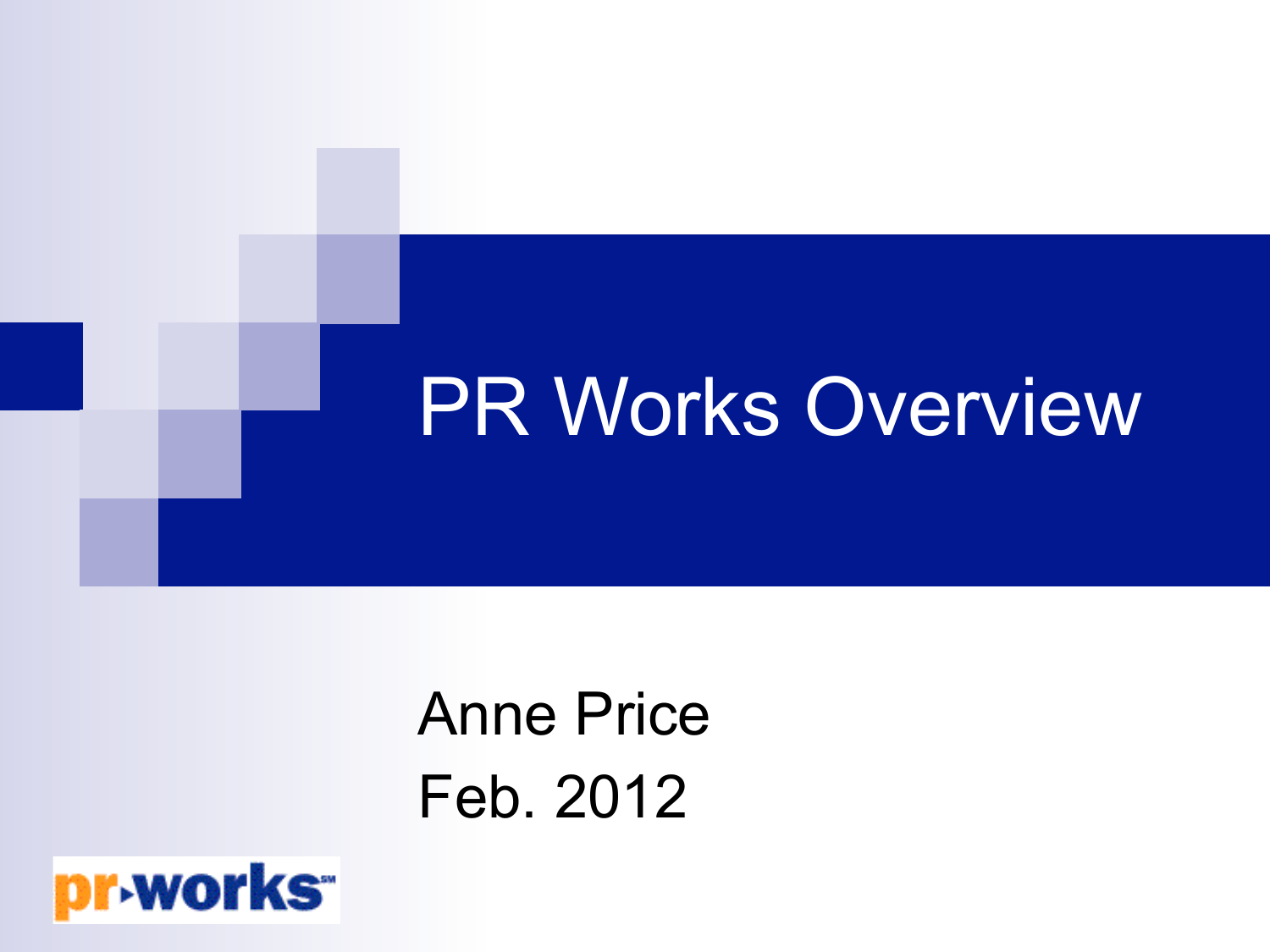# Who We Are

- Marketing communications counsel and services to companies in technology
- Firm started in late 1995
- Virtual team model to provide optimal value and experience to clients, with minimal agency overhead
- Deep experience in tech trade association and industry standards groups, including SCSI Trade Association, Asia Cloud, Infiniband, others
- **Extensive experience with early to late stage** start-ups with angel, private or venture funding

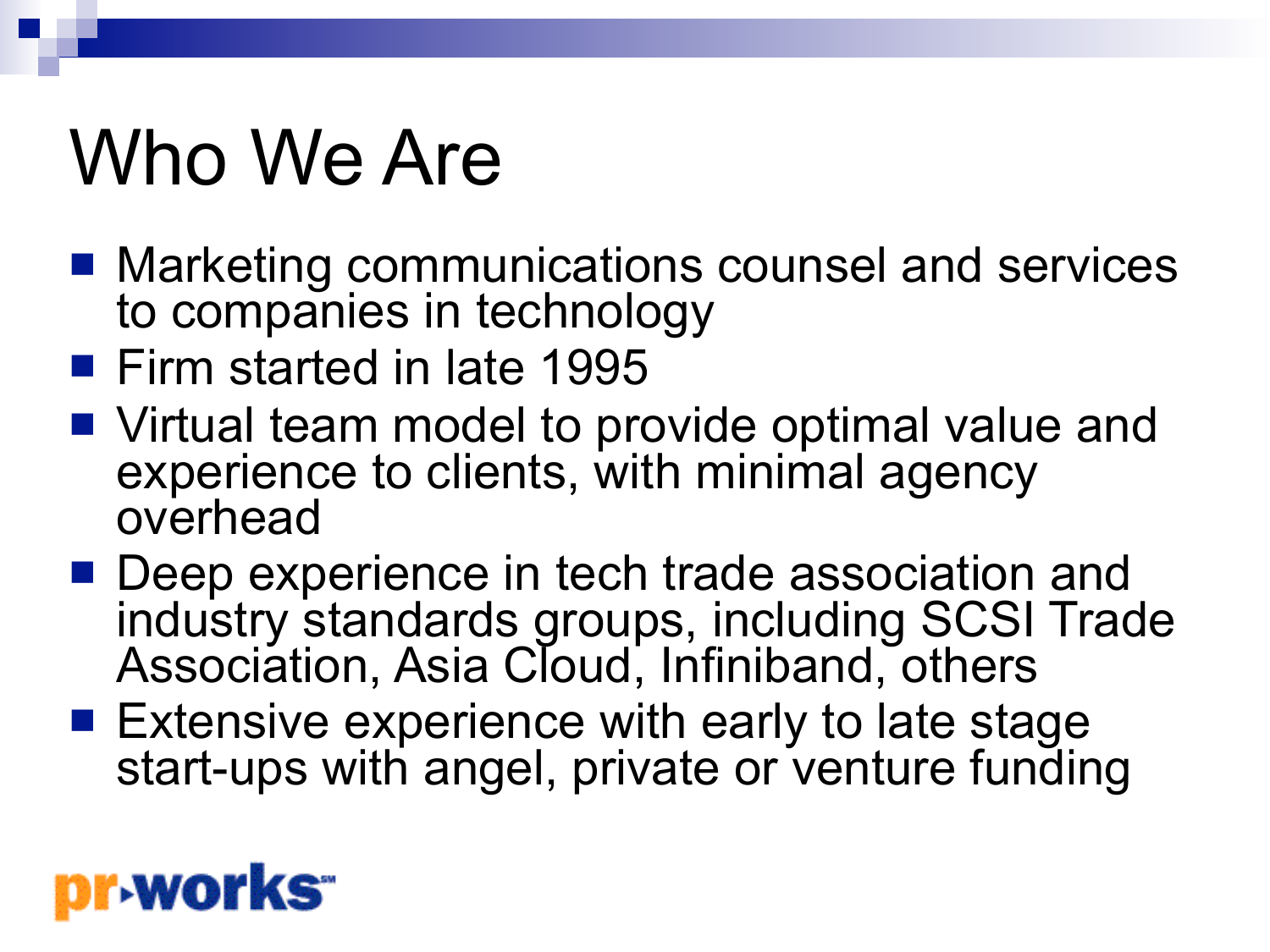## Association Experience

- Trusted Computing Group, 2004 present
- Asia Cloud: assisted with launch 2010
- SCSI Trade Association, 1999-2003
- Infiniband (formerly NGIO)
- $\blacksquare$  I2O
- USB (assisted with launch, etc. through Intel)

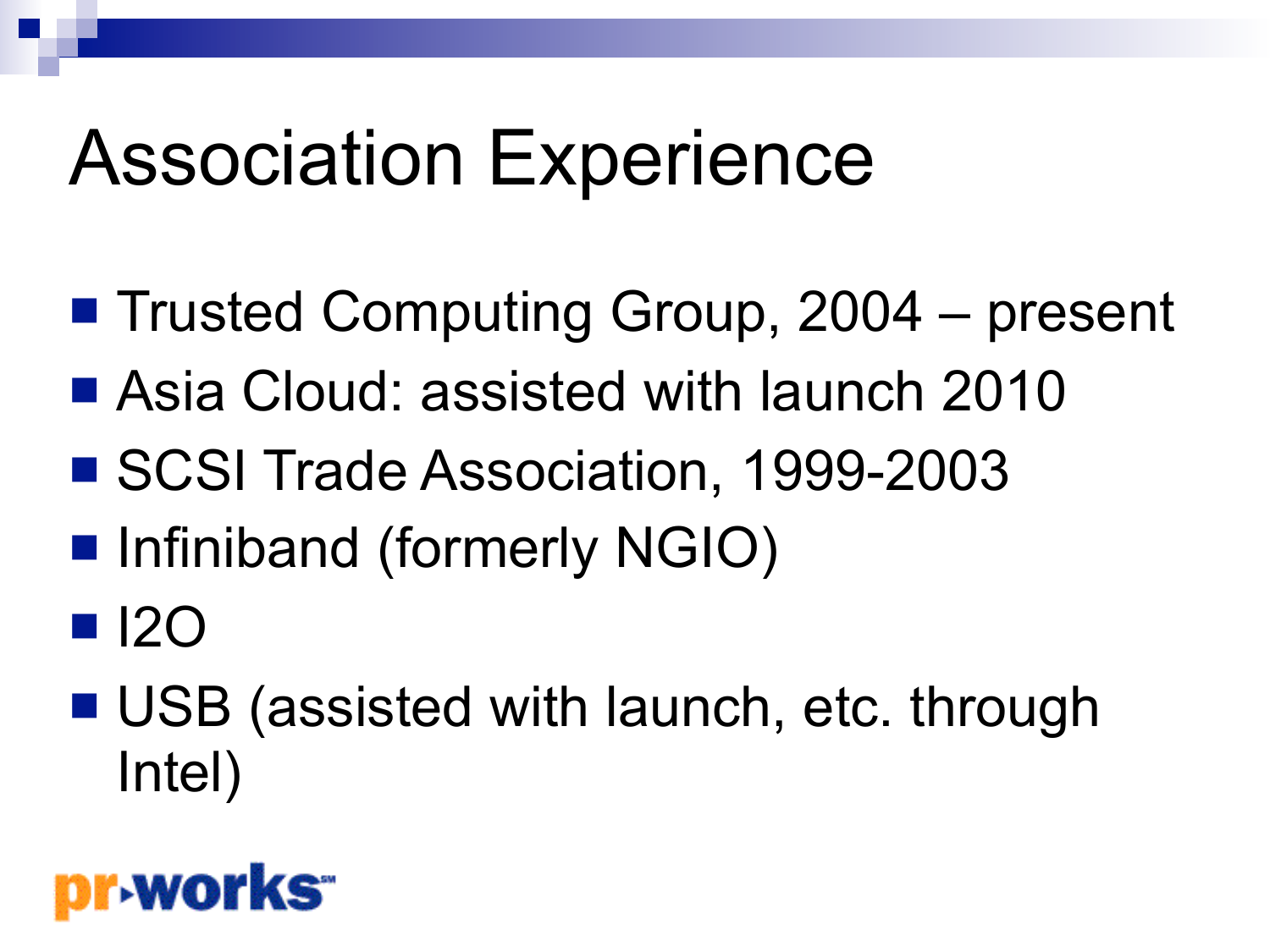# Association PR/Market Communications Unique

- You are marketing ingredients (specs/standards) not products
- Volunteer based: no product team or infrastructure; have to work with gaps
- Volunteers typically not marketing usually engineers, lab people, etc.
- Specs/standards range from bleeding edge to early adopter stage typically; often creating new categories

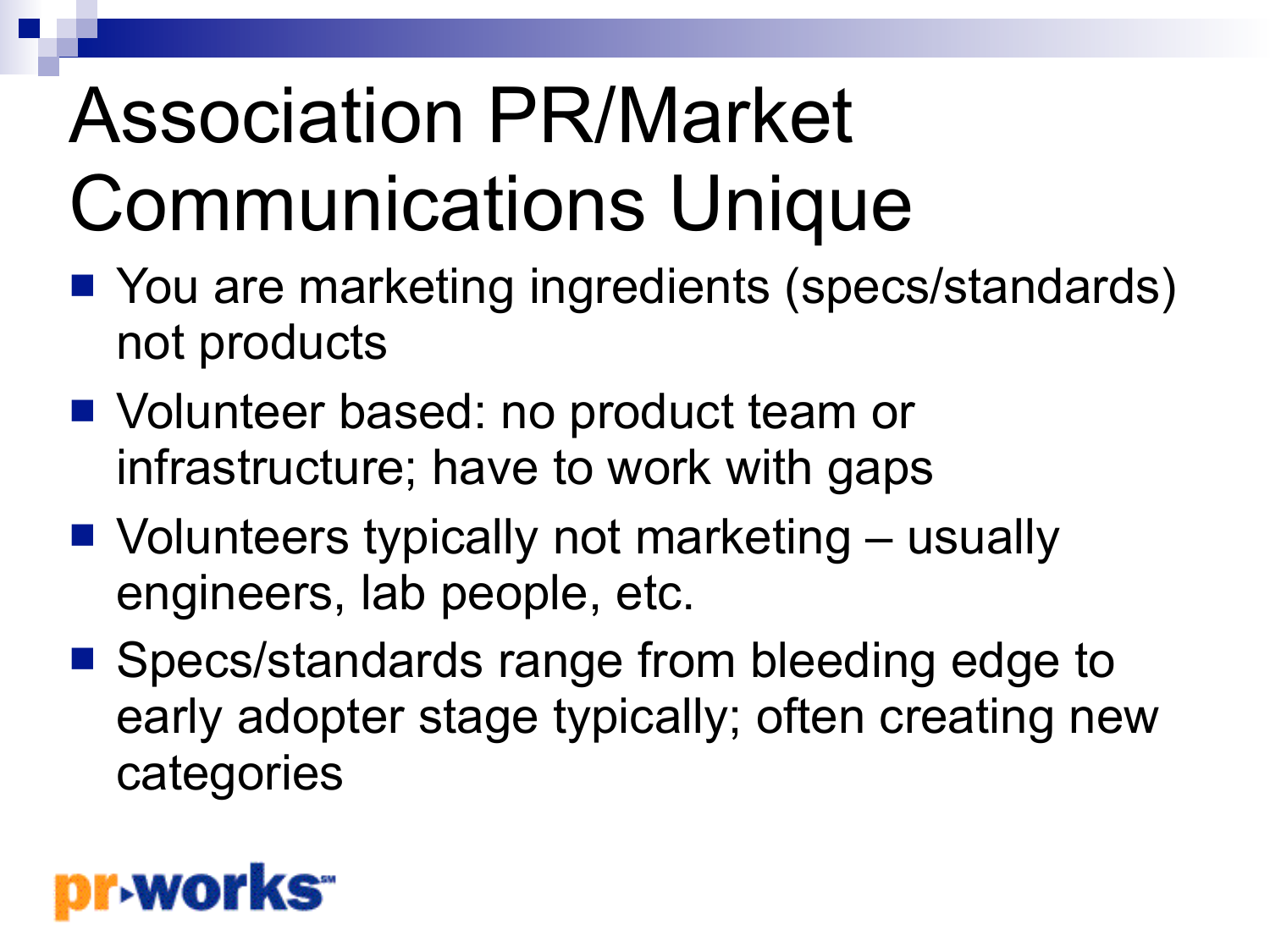# Current Clients

- In addition to TCG...
- n eEye Digital Security: unified vulnerability management solution
	- $\Box$  Work with marketing team on communications strategy and planning
	- Managing media and analyst relations
	- Developing news releases and other materials
	- Topics: vulnerability assessment/management, threats, exploits, Patch Tuesday, big data, cloud and mobile device security
- Code Green Networks: data loss prevention solutions
	- Managing media and analyst relations
	- Developing news releases and other materials, including blog and case studies
	- $\Box$  Contributed articles program
	- Topics: DLP, data leakage, mobile device security

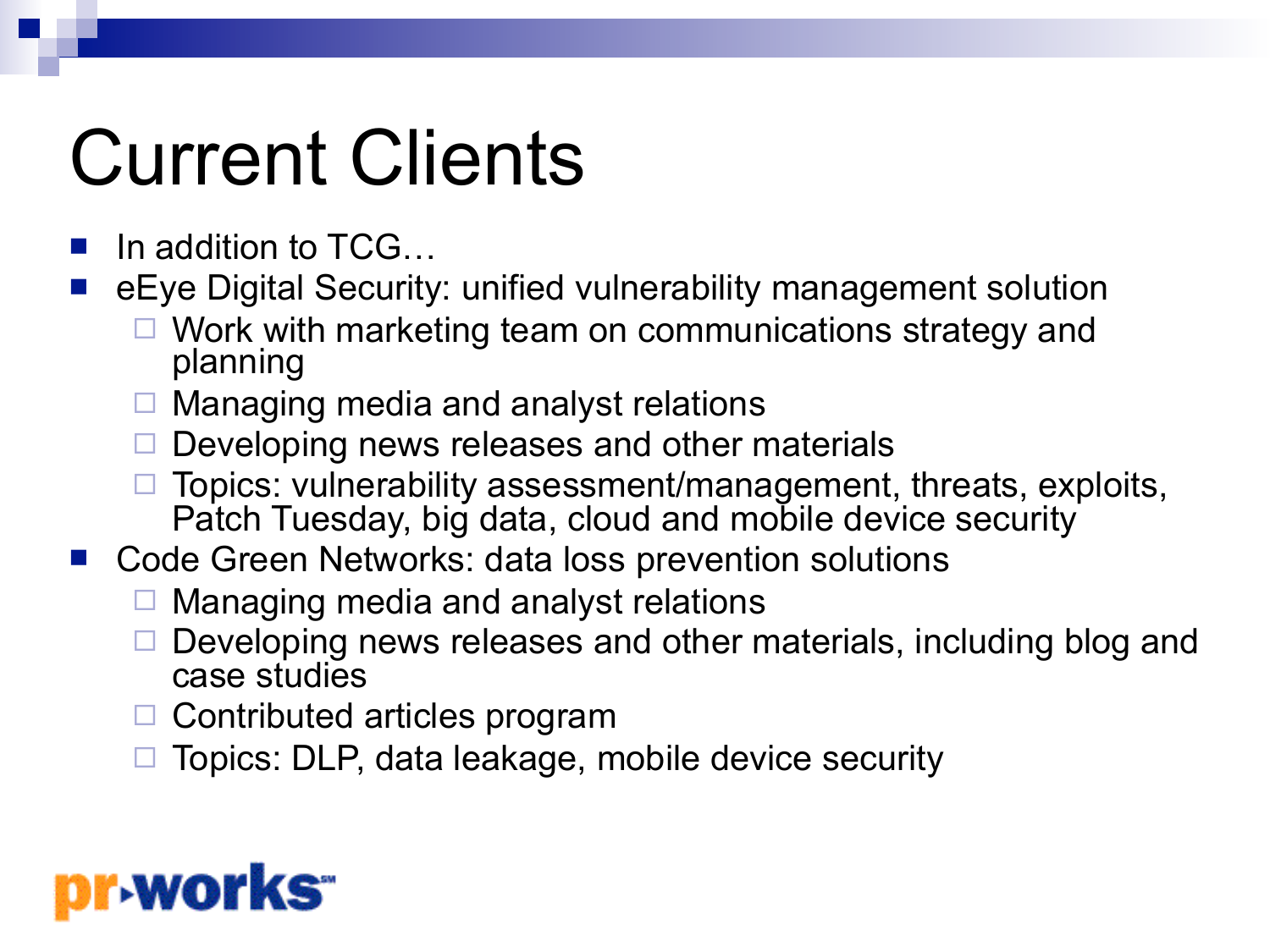# **Other Experience**

- Intel Corp.: embedded systems (networking, printers, automotive and more), manageability, digital video, other divisions and products
- Andigilog: category creation for mixed-signal devices for heat sensing in CE and mobile systems
- SiVerion: start-up in semiconductor yield analysis
- Tanner EDA: private firm providing EDA tools for semi design
- Visitalk.com: consumer-focused marketing support for VoIP audio/video calling service
- Vcommerce.com: PR management for provider of ecommerce infrastructure services

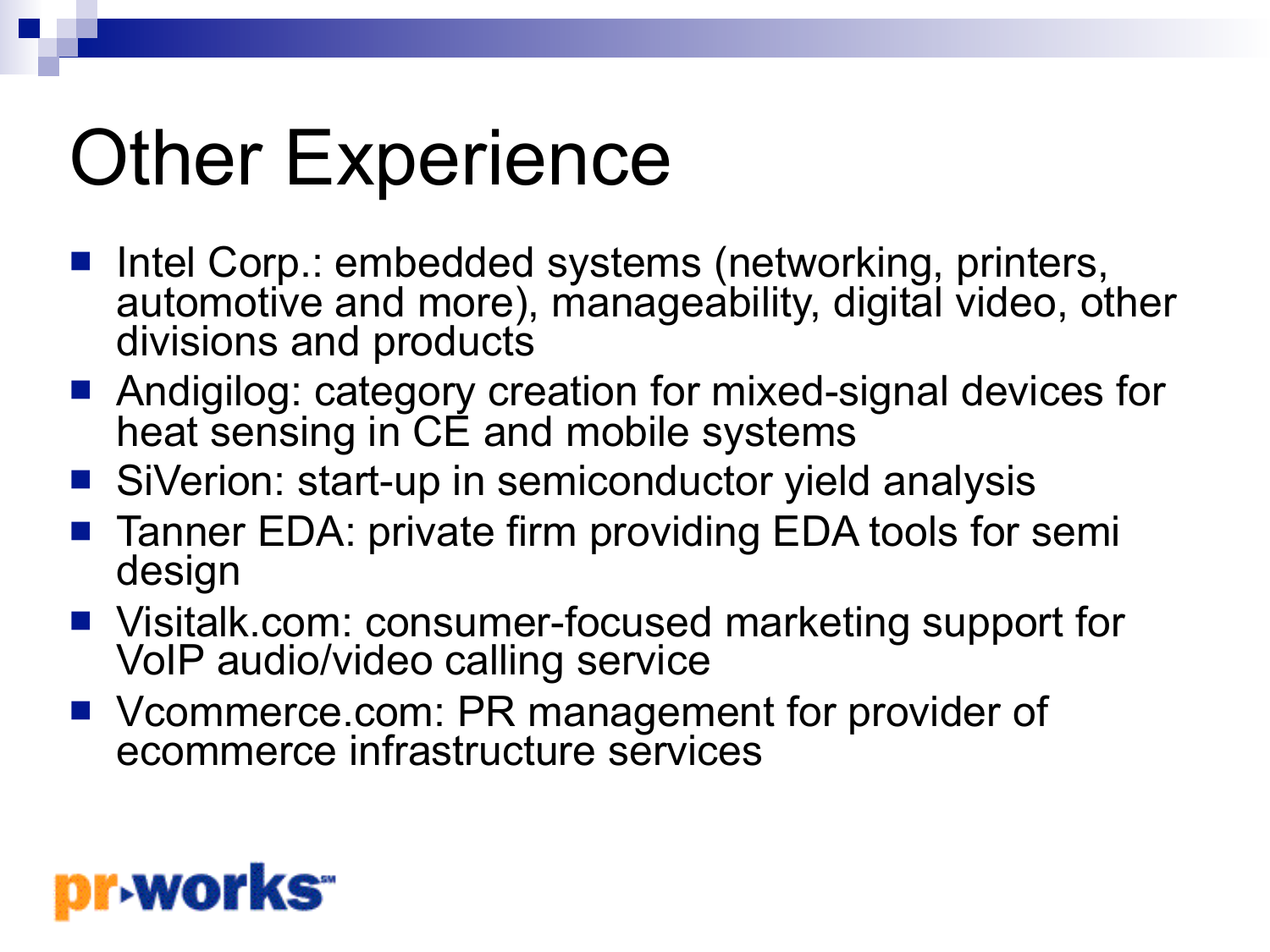## Relevant Experience by Technology

- **n** IT security
- Networking, including NAC and related
- Storage devices
- Semiconductor
- Mobile devices on various OS, HW
- Embedded systems including automotive, networking, printers

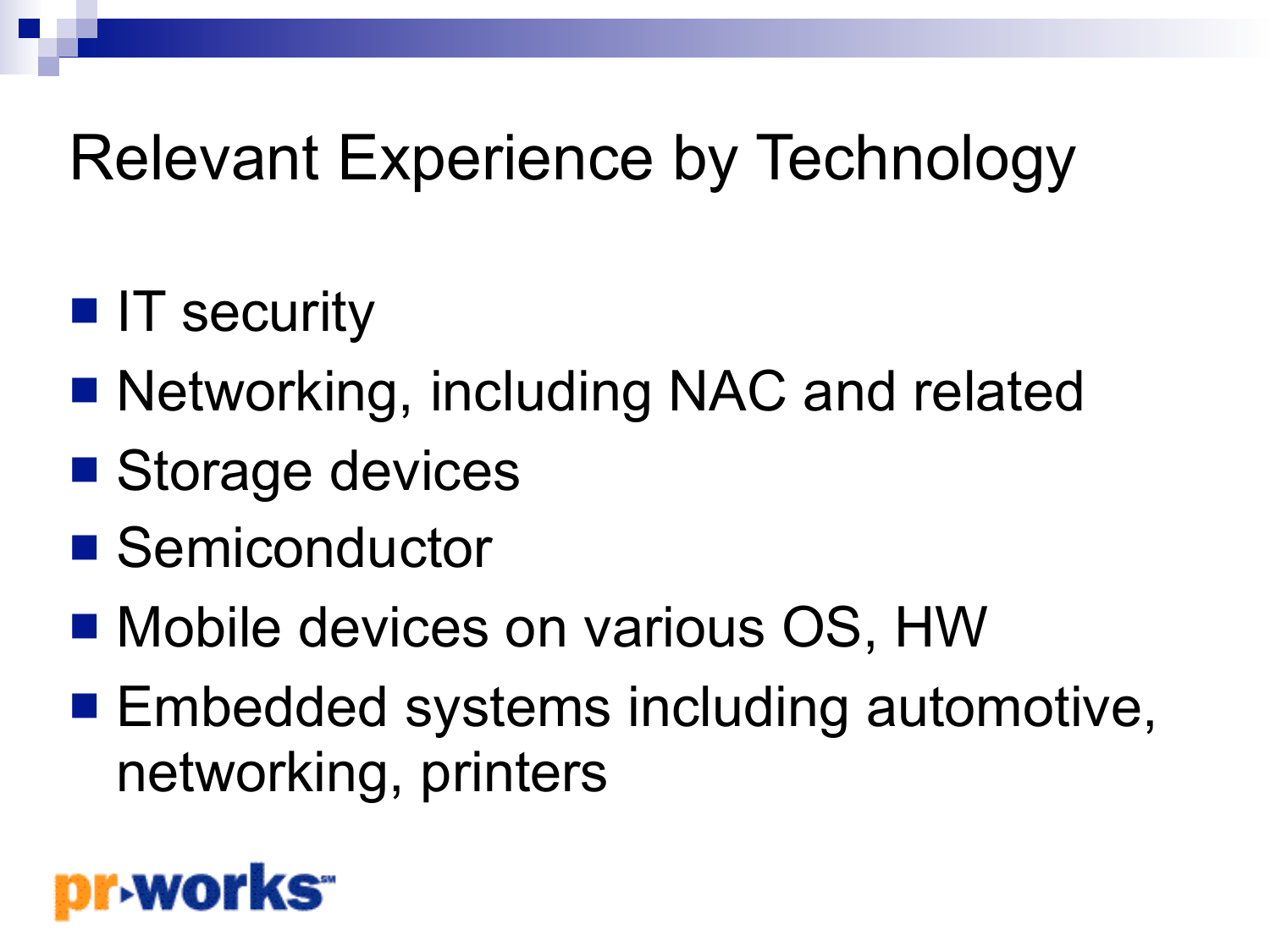## What is Market Communications?

- $\blacksquare$  We help clients communicate their company, product or issue messages to relevant stakeholders
- We use a variety of tools
	- $\square$  Media relations
	- **□Analyst relations**
	- □Peer relations
	- **□ Customer marketing**

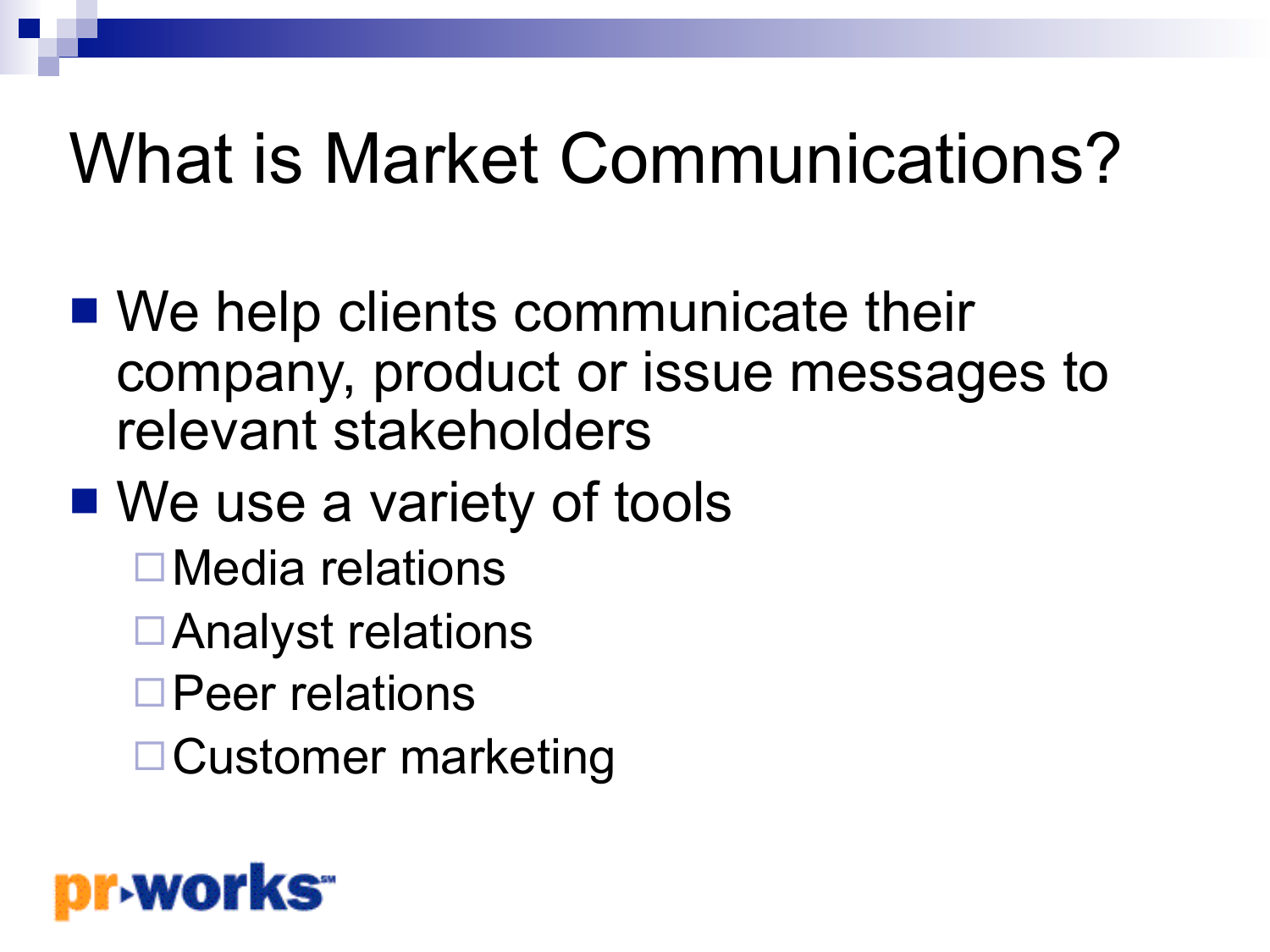# How We Work With Clients

- $\blacksquare$  Provide marketing communications and PR planning and program support
- Work closely with marketing and/or marcom to plan and implement programs
- $\blacksquare$  For associations, work with work group experts
- Help monitor success and metrics of

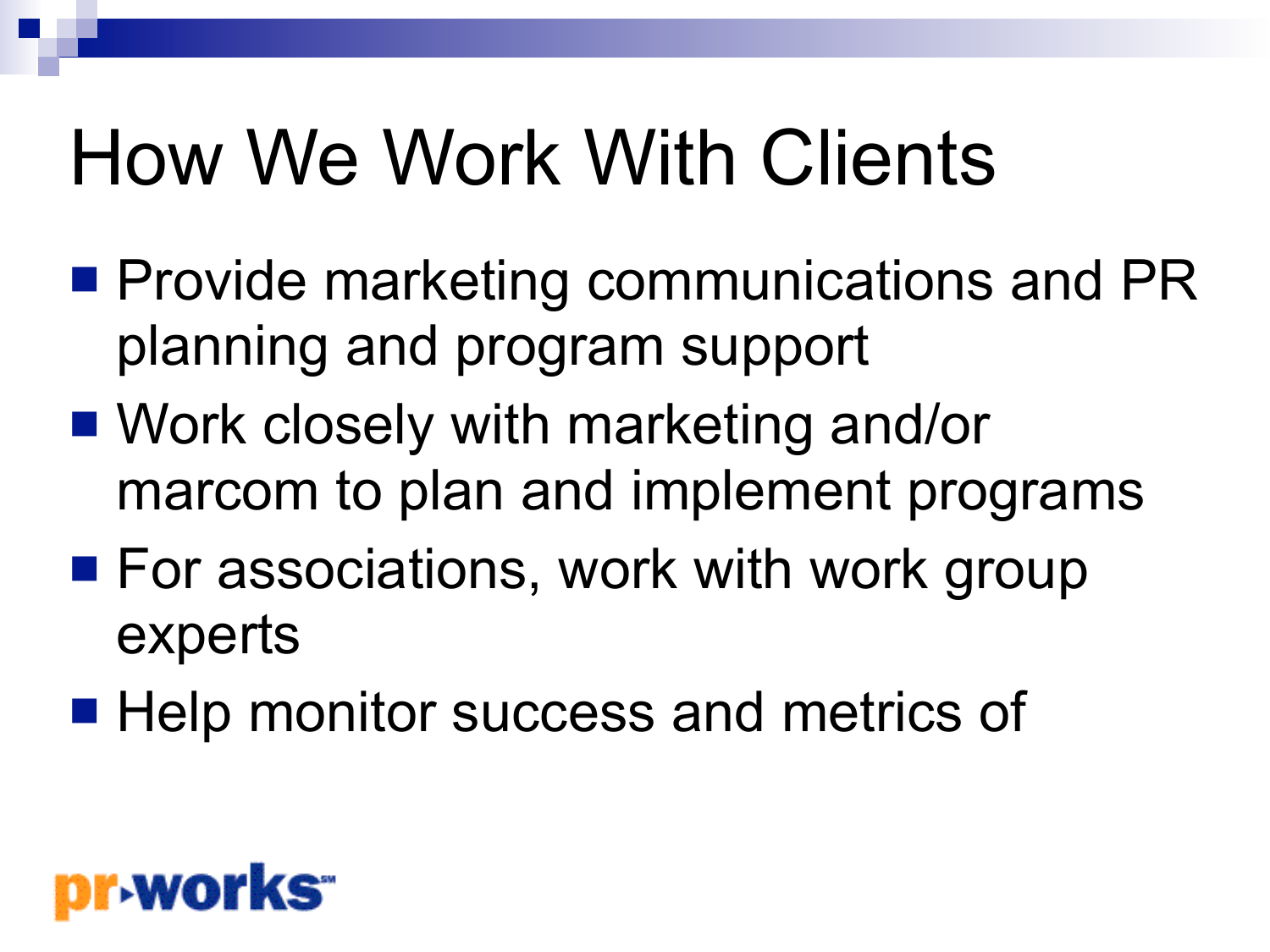# Programs Offered

### **n** Media relations

- $\Box$  Responding to media calls and requests,
- Pitch clients to publications that plan to cover a related topic
- $\Box$  Maintain a number of press lists

### ■ Analyst relations

- $\Box$  Relationship management
- Track reports so as to get info on clients and market segments.
- Work with firms & independent analysts on creating research reports, articles and blogs.
- Initiate and manage paid research programs such as the Ponemon, Coughlin and IDC reports

### ■ Contributed articles program

- $\Box$  Create proposals and place in IT and security publications
- Equivalent to tens of thousands, or hundreds of thousands, of advertising in a publication or on a site.

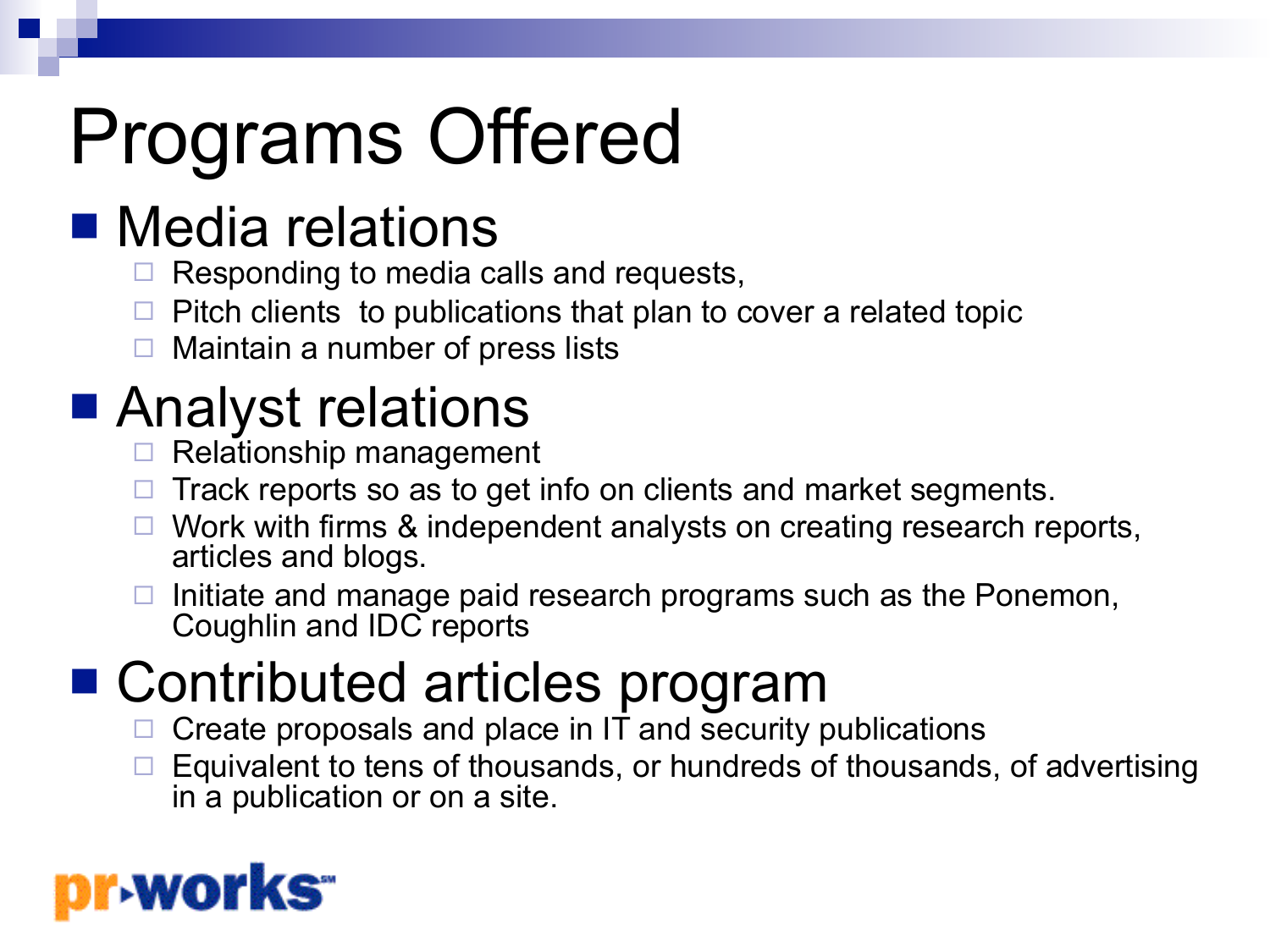# Programs…

### Speakership program

- Research events, track deadlines and requirements and submit proposals
- Create proposals with input and approval from various work group experts
- Maintain bank of bios, photos and topics for re-use

#### ■ Social networking

- Provide updates/content and track activity on Twitter, LinkedIn & other relevant social sites
- $\Box$  Create blog content, work with experts on such content and help promote

#### $\blacksquare$  Materials

Create and maintain fact sheets, FAQs, backgrounder, timelines, backgrounders, case studies and other materials

#### **n** Advertising

- Set up and maintain Google AdWords
- $\Box$  Work with MWG and admin on other advertising and paid white paper campaigns